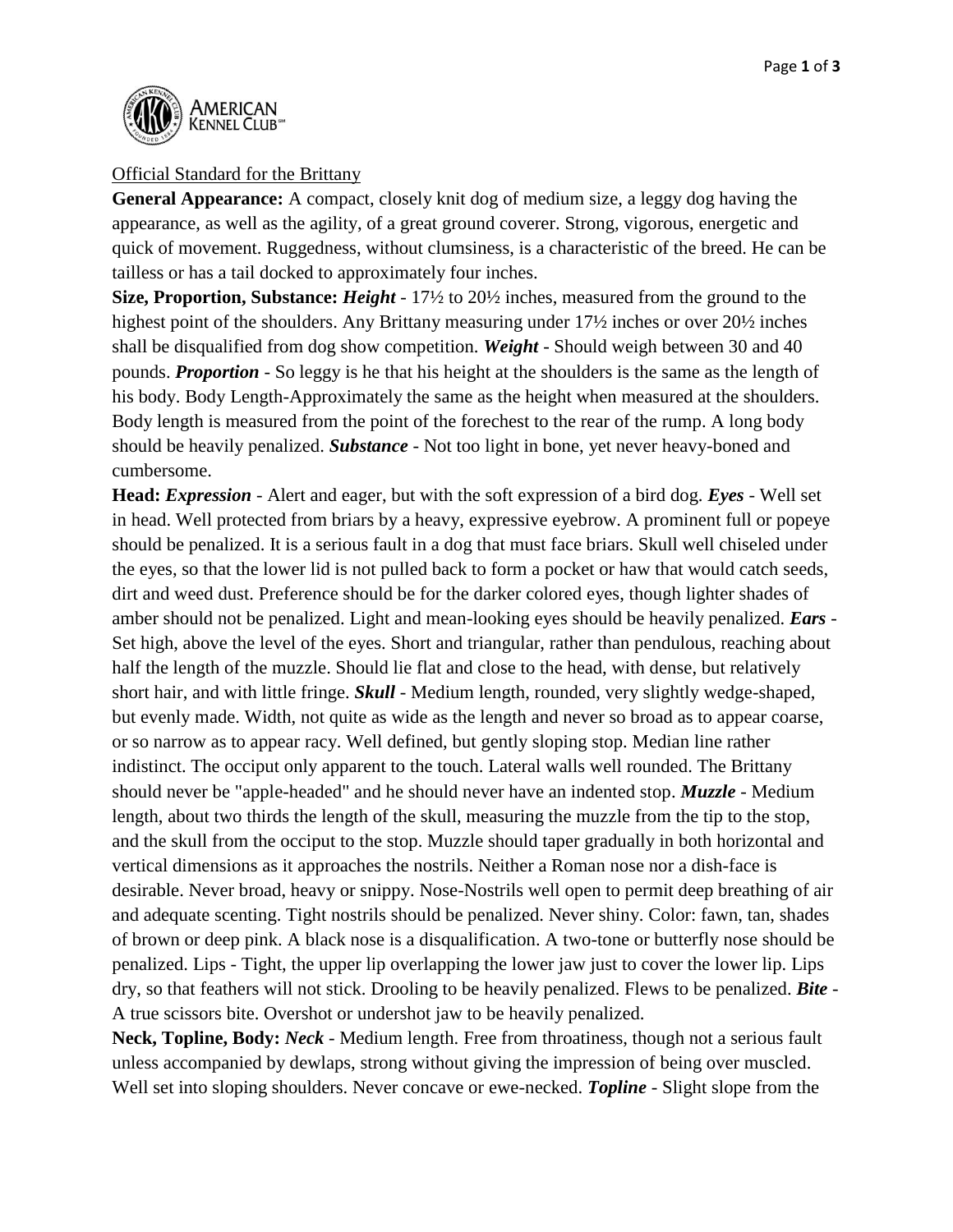

highest point of the shoulders to the root of the tail. Chest-Deep, reaching the level of the elbow. Neither so wide nor so rounded as to disturb the placement of the shoulders and elbows. Ribs well sprung. Adequate heart room provided by depth as well as width. Narrow or slab-sided chests are a fault. Back-Short and straight. Never hollow, saddle, sway or roach backed. Slight drop from the hips to the root of the tail. Flanks-Rounded. Fairly full. Not extremely tucked up, or flabby and falling. Loins short and strong. Distance from last rib to upper thigh short, about three to four finger widths. Narrow and weak loins are a fault. In motion, the loin should not sway sideways, giving a zig-zag motion to the back, wasting energy. *Tail* - Tailless to approximately four inches, natural or docked. The tail not to be so long as to affect the overall balance of the dog. Set on high, actually an extension of the spine at about the same level. Any tail substantially more than four inches shall be severely penalized.

**Forequarters:** Shoulders - Shoulder blades should not protrude too much, not too wide apart, with perhaps two thumbs' width between. Sloping and muscular. Blade and upper arm should form nearly a ninety degree angle. Straight shoulders are a fault. At the shoulders, the Brittany is slightly higher than at the rump. Front Legs - Viewed from the front, perpendicular, but not set too wide. Elbows and feet turning neither in nor out. Pasterns slightly sloped. Down in pasterns is a serious fault. Leg bones clean, graceful, but not too fine. Extremely heavy bone is as much a fault as spindly legs. One must look for substance and suppleness. Height at elbows should approximately equal distance from elbow to withers. Feet - Should be strong, proportionately smaller than the spaniels', with close fitting, well arched toes and thick pads. The Brittany is "not up on his toes." Toes not heavily feathered. Flat feet, splayed feet, paper feet, etc., are to be heavily penalized. An ideal foot is halfway between the hare and the cat foot. Dewclaws may be removed.

**Hindquarters:** Broad strong and muscular, with powerful thighs and well bent stifles, giving the angulation necessary for powerful drive. Hind Legs - Stifles well bent. The stifle should not be so angulated as to place the hock joint far out behind the dog. A Brittany should not be condemned for straight stifle until the judge has checked the dog in motion from the side. The stifle joint should not turn out making a cowhock. Thighs well feathered but not profusely, halfway to the hock. Hocks, that is, the back pasterns, should be moderately short, pointing neither in nor out, perpendicular when viewed from the side. They should be firm when shaken by the judge. Feet - Same as front feet.

**Coat:** Dense, flat or wavy, never curly. Texture neither wiry nor silky. Ears should carry little fringe. The front and hind legs should have some feathering, but too little is definitely preferable to too much. Dogs with long or profuse feathering or furnishings shall be so severely penalized as to effectively eliminate them from competition. Skin - Fine and fairly loose. A loose skin rolls with briars and sticks, thus diminishing punctures or tearing. A skin so loose as to form pouches is undesirable.